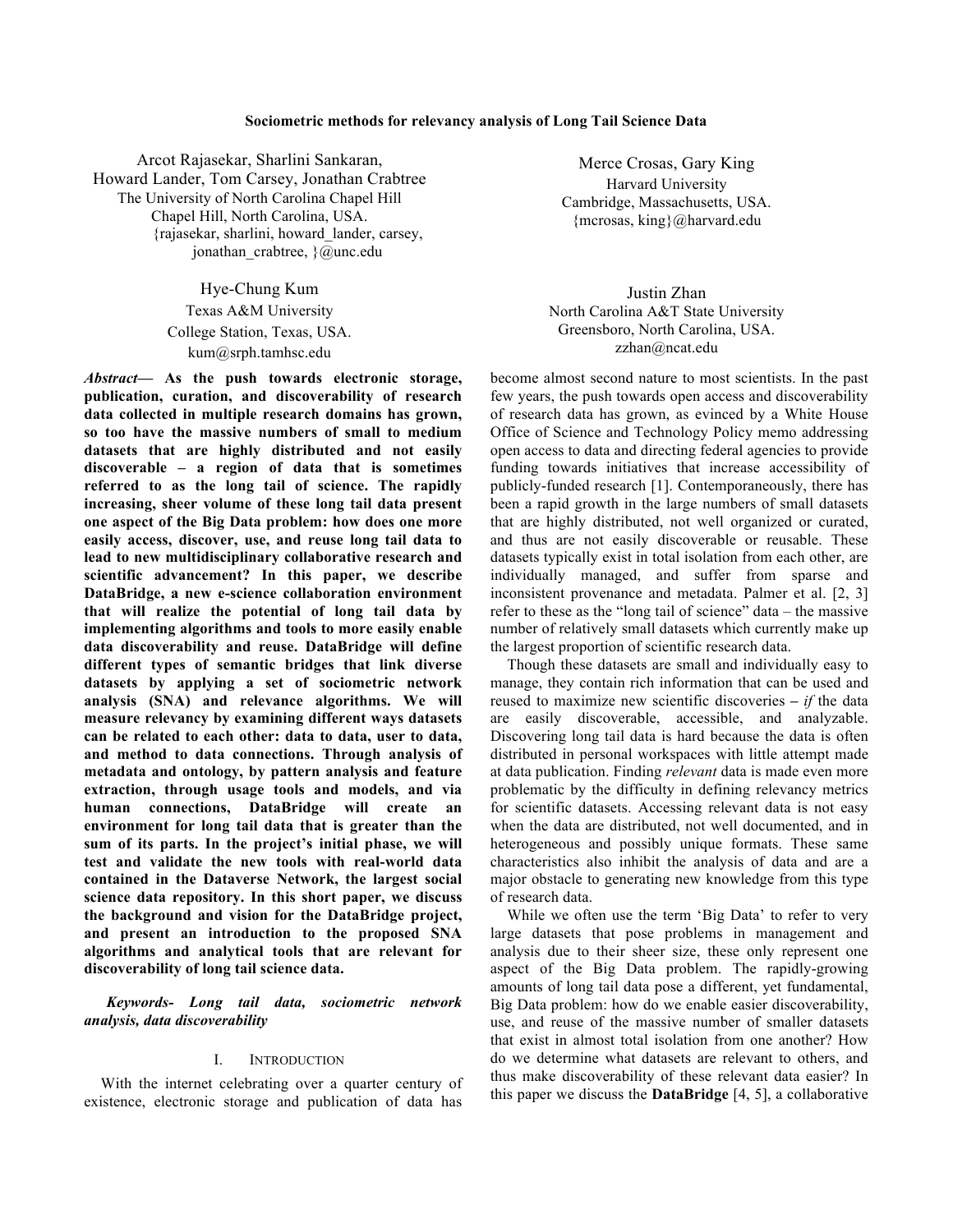tool to address some of the challenges associated with long tail data.

DataBridge is an NSF-funded collaboration between University of North Carolina at Chapel Hill, Harvard University, and North Carolina A&T State University to develop an e-Science environment that measures relationships between different datasets. In the DataBridge, similarity and relevancy of long tail data will be assessed on four general aspects: the contents of the data itself, contextual information about the data, producers and consumers of the data, and methods used to create and analyze the data. Using these relationships, we can discover and maintain profiles and clusters for datasets to help researchers seek, search, browse and identify data relevant to their work.

In the next section of this paper, we discuss the overarching vision for the design of the DataBridge. Section III of the paper further discusses the concept of sociometric network analysis (SNA) and details various methods used to measure the relevance relationships among datasets. Section IV presents related works, with a conclusion in Section V.

## II. DATABRIDGE VISION

DataBridge is an indexing mechanism for scientific datasets, similar to web search engines that help find web pages of interest. Unlike web search engines that use the textual content of a web page and hyperlinks to identify its relevance to a query, the search space for scientific datasets is quite different and needs external resources such as tags, metadata, contexts, and naming conventions to identify relevancy. As discussed in the introduction, typical long tail datasets in isolation provide very sparse information content for search and discovery.

A resource discovery system for scientific datasets should provide a rich set of tools for mining information and context. To this end, the DataBridge system will analyze linkages between datasets. It will gather data, metadata, usage and other information, and apply SNA algorithms to map datasets connected by multi-dimensional relationships. In this multi-dimensional network, sub-graphs, clusters, and cliques will be used to inform the discovery of other relevant datasets.

 Even though a large number of datasets still remain only stored in personal workspaces, without formal organization and metadata, successful efforts have been made to provide centralized data repositories to properly share, manage and archive scientific datasets. These efforts include the Dataverse Network (DVN) and the Integrated Rule-Oriented Data System (iRODS). In the initial phase, DataBridge will draw upon these existing systems because they offer a rich set of real-world structured data and metadata that will help validate the algorithms and analysis. The DVN is an e-Science collaboration environment used to publish, share, reference, extract and analyze research data [6, 7, 8, 9, 32]. Together, University of North Carolina and Harvard University host DVN instances containing over 50,000 research studies with more than 700,000 data and

supplementary files in social science. We chose the DVN as a starting point because of its richness of data, but also because the DVN facilitates long term access and good data archival practices while the researcher retains control of, and recognition for, the data he or she deposits. iRODS is a data grid middleware [10, 11, 12, 13, 14, 15] which provides many facilities for collection building, managing, querying, accessing, and preserving data in a distributed data grid framework. The iRODS system applies policybased control when performing these functions.

DataBridge will eventually gather information from multiple data resources maintained by individuals, projects, regional or disciplinary repositories, and national collaboratives. This information will be integrated into a semantically-rich interface that will allow discoverability of relevant datasets based on relationships between data, users, methods and metadata. Internally, it will apply several relevance algorithms, described in the next section, to build a knowledge base and generate interconnected networks. The DataBridge will provide a venue for scientists to publish, discover, and access data of importance and to find others engaged in similar and pertinent research. The resulting networks and additional information gathered by DataBridge will be transferred back to permanent data repositories such as DVN, to facilitate discoverability within the repository and automatically enhanced the curation of datasets.

Given a set of criteria such as a sample dataset, DataBridge will query its knowledge base to find relevant datasets that are close to the initial dataset based on the given criteria. To do this, the architecture of DataBridge will consist of three functional units: a data gatherer which interacts with data repositories to gather information about scientific datasets, a relevance engine which integrates information about datasets into a relevance network based on sociometric analysis, and a web-based user interface which searches for relevant datasets and gathers information through crowd sourcing and collaborative tagging.

In the following section, we describe the proposed SNA and relevancy measures to be applied in the DataBridge.

## III. SOCIOMETRIC NETWORK ANALYSIS FOR LONG TAIL SCIENCE DATA

The DataBridge effort will create a semantically-rich, cross-disciplinary, sociometric network using modern information network analysis tools that build on seminal work by Jacob L. Moreno [16]. Moreno described sociometry as "the inquiry into the evolution and organization of groups and the position of individuals within them." Moreno pioneered the depiction of social relationships between people through sociograms – graphs that symbolize individuals as nodes connected by links, or edges. DataBridge will be the first attempt to apply sociometry and its derived techniques to the study of scientific datasets.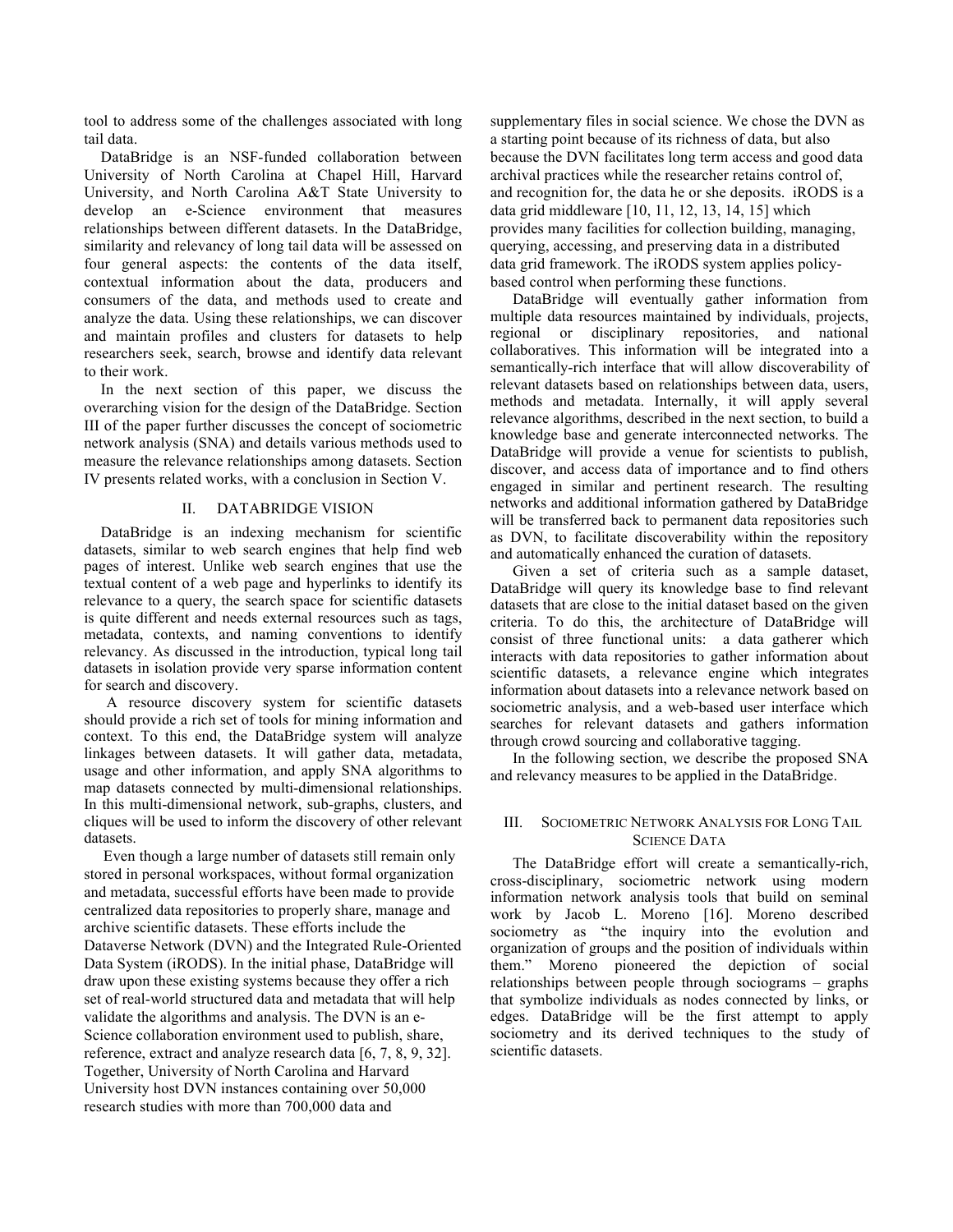### *A. Sociometric Network Analysis Algorithms*

Successful sociometric algorithms hinge upon adequately detecting community structure, or clustering, in real systems. Though many disciplines, including sociology, biology, and computer science, often represent individuals as graphs, how to detect 'community' has not yet been satisfactorily solved, despite the huge effort [17, 18, 19] of a large interdisciplinary community of scientists over the past few years. Building upon the efforts of this previous work, we will explore a broad range of community detection methods for DataBridge.

The main elements of the problem of community detection in graphs are not defined – indeed, there is not a current, universally accepted definition of 'community' [17, 18, 19]. For the purposes of graph clustering, we define communities as groups of nodes similar to each other. Similarity between each pair of nodes can be computed with respect to a previously assigned reference property, whether or not the nodes are connected. Each node is assigned to the cluster of nodes most similar to it. If the graph nodes are embedded in an n-dimensional Euclidean space, the distance between a pair of nodes can be used as a measure of similarity. For the design of the Databridge, we will investigate several algorithms to quantify clustering including: relative proximity, cosine similarity, dissimilarity, random walk, and resistance distance measures.

The relative proximity between any two data points A=(a\_1,a\_2, … ,a\_n) and B=(b\_1,b\_2, … ,b\_n) can be measured by any norm L\_m, such as the Euclidean distance (L\_2- norm [SM1]), the Manhattan distance (L\_1-norm [SM2]), or the L  $\infty$ -norm [SM3]. Another popular spatial measure is the cosine similarity [SM4]. If the graph cannot be embedded in space, similarity must be inferred from the adjacency relationships between nodes. Another possibility based on the concept of structural equivalence [SM5] [32] defines the distance between nodes [20] as a dissimilarity measure: two nodes are structurally equivalent if they have the same neighbors, even if they are not adjacent themselves. Using the dissimilarity measure, d  $ij=0$  if i and j are structurally equivalent. Nodes with large degree and different neighbors are considered very "far" from each other and will have a greater dissimilarity measure. Alternatively, one could measure the overlap between the neighborhoods  $\Gamma(i)$ and  $\Gamma(i)$  of vertices i and j, given by the ratio between the intersection and the union of the neighborhoods [SM6]. Another measure related to structural equivalence is the Pearson correlation [SM7] between columns or rows of the adjacency matrix. Table 1 is a summary of these measures.

An alternative measure is the number of edge- (or node-) independent paths between two nodes. Independent paths do not share any edge (node), and their number is related to the maximum flow that can be conveyed between the two nodes under the constraint that each edge can carry only one unit of flow (max-flow/min-cut theorem) [21]. The maximum flow can be calculated in a time  $O(m)$ , for a graph with m edges, using techniques like the augmenting path algorithm. Similarly, one could consider all paths running between two nodes. In this case, there is the problem that the total number

of paths is infinite, but this can be avoided if one performs a weighted sum of the number of paths. For instance, paths of length L can be weighted by the factor  $\alpha^{\lambda}$ , with  $\alpha < 1$ . Another possibility, suggested by Estrada and Hatano [22, 23], is to weigh paths of length L with the inverse factorial 1/l!. In both cases, the contribution of long paths is strongly suppressed and the sum converges.

Random Walk properties provide another class of measures of node similarity that can be used in sociometric network analysis of long tail data. For example, one random walk property measures the commute time between a pair of nodes, or the average number of steps needed for a random walker, starting at either node, to reach the other node for the first time and to come back to the starting node.

The commute time and various variants have been used as a similarity measure by Saerens and coworkers [24, 25, 26, 27]: the larger the time, the farther (less similar) the nodes. The commute time [28] is closely related to another measure, the resistance distance [29]. The resistance distance expresses the effective electrical resistance between two nodes if the graph were turned into a resistor network. White and Smyth [18, 30] used instead the average first passage time, i.e. the average number of steps needed to reach for the first time the target node from the source.

| <b>Table 1. Similarity Measures (SM)</b> |                                                          |                                                                                                                                                                                                             |
|------------------------------------------|----------------------------------------------------------|-------------------------------------------------------------------------------------------------------------------------------------------------------------------------------------------------------------|
| SM <sub>1</sub>                          | The Euclidean<br>distance $(L_2\text{-norm})$            | $d_{1\pi}^{\pi} = \sum_{k=1}^{\pi} \sqrt{(a_k - b_k)^2}$                                                                                                                                                    |
| SM2                                      | The Manhattan<br>distance $(L_1$ -norm)                  | $d_{xx}^M = \sum_{k=1}^n  a_k - b_k $                                                                                                                                                                       |
| SM3                                      | The $L_{-}$ -norm                                        | $L_1 d_{AB} = \max_{k \in [1, n]}  a_k - b_k $                                                                                                                                                              |
| SM4                                      | Cosine similarity                                        | $\rho_{AB} = \arccos \frac{a \cdot b}{\sqrt{\sum_{k=1}^{n} a_k^2} \sqrt{\sum_{k=1}^{n} b_k^2}}$ , where                                                                                                     |
|                                          | Range of $\rho_{AB}$ is<br>$[0,\pi)$                     | $a \cdot b$ is the dot product of the vectors<br>a and <b>b</b> .                                                                                                                                           |
| SM <sub>5</sub>                          | Dissimilarity<br>measure in<br>structural<br>equivalence | $d_{ii} = \sqrt{\sum_{k \neq i,j} (A_{ik} - A_{jk})^2}$ , where <b>A</b> is<br>the adjacency matrix.                                                                                                        |
| SM6                                      | Overlap in<br>neighborhood                               | $\omega_{ij} = \frac{ r(i)n r(j) }{ r(i)n r(j) }$ neighborhoods<br>$\Gamma(i)$ and $\Gamma(j)$ of vertices i and j                                                                                          |
| SM7                                      | Pearson correlation<br>between columns<br>or rows        | $C_{ij} = \frac{\sum_k (A_{ik} - \mu_i) (A_{jk} - \mu_j)}{n \sigma_i \sigma_i}$<br>, where the averages $\mu_i = (\sum_j A_{ij})/n$<br>and the variances<br>$\sigma_i = \sqrt{\sum_j (A_{ij} - \mu_i)^2}/n$ |

### *B. Relevance Algorithms:*

In order to connect disparate datasets in a network and discover multidimensional similarities, we will research and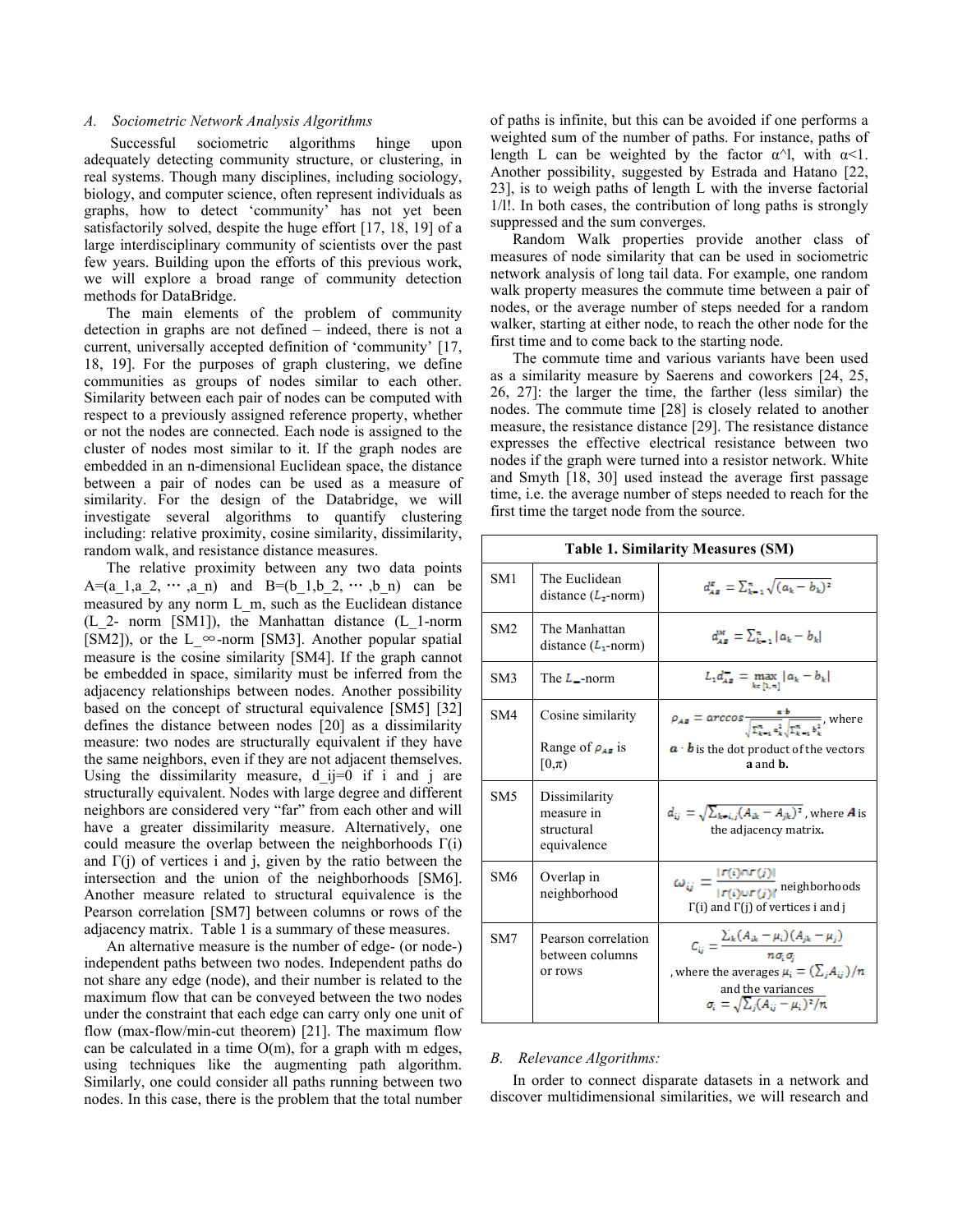implement several types of relevance metrics. These metrics can be broadly grouped into: data to data connections, user to data connections, and method to data connections, as described below.

*1) Data to Data Connections:* The ability to understand and connect data across data types and research disciplines hinges on the quality of metadata available to describe these data. The current process of creating metadata is very laborand time- intensive. Many long tail data suffer from sparse metadata because archives and repositories are forced to make a tradeoff to process many datasets with minimum description or to process fewer datasets and take time to create more detailed metadata. The DataBridge will include a service that generates metadata based upon the results of relevance engine processing. This new interface will automatically suggest topics and keywords to researchers uploading and ingesting data into repositories by pretagging the projected topic space with appropriate terms. Accurate suggestions will encourage accurate crowd sourced tagging of the ingested data. This researcher guided/machine-learning metadata creation environment will have a profound impact on the future of data discovery and reuse [31].

As we build the data to data relevancy engine, we will compare different probabilistic topic models to determine which work best to cluster a corpus of short abstracts, explore effective metrics for sampling the abstracts to be projected together using these models, and methods to effectively scale these models (i.e. layer the topic space). We will further compare the effectiveness of these methods to random projections, which can scale to handle a large corpus.

Semantic similarity of datasets can be measured by applying technologies in Natural Language Processing (NLP) to infer the topic space as latent classes. Methods such as Probabilistic Latent Semantic Analysis (PLSA) can effectively account for both synonyms (words that refer to the same topic) and polysemy (words with multiple meanings) in a corpus of abstracts by modeling each document as a mixture of topics, each being a unigram model.

*2) User to Data Connections:* Using the DVN as a starting point for modeling user to data connections, we are able to search metadata fields including authors, producers, distributors, provenance, and geographic and time coverage of a dataset. DataBridge will extend beyond the current manual, passive search options and will allow for better understanding of and even prediction of possible future collaborations. We will crawl published papers that use DVN data to identify datasets from past collaborations and explore collaboration patterns along features in the given datasets. Using these patterns and some of the similarity measures discussed in Section III B, we will build models of collaboration to predict data connections.

*3) Methods to Data Connections:* The use of particular models and methods to analyze datasets provides rich data for mining sociometric information. Usage methods and applications can be viewed as properties of the datasets and can be used to determine relevance between datasets. Since scant research has been conducted on measures of similarity between research methods and long tail data, an ontology of methods, tools, and applications needs to be defined. From this information, we plan to implement relevance algorithms that will use the method ontology to help define a relevance network.

*4) Interactive Connections:* Some of us (King and Crosas together with Grimmer, Stewart and members of the Harvard's IQSS software team) are working on a computerassisted method to discover clusters (or partitions) in large corpora of unstructured text [46]. This method differs from the ones mentioned above because it allows users to interact with the clustering space until they find a result useful and tuned to their needs.

### IV. RELATED WORK

Currently, there are several national consortium-based projects including DataONE (Dataone) [33], Datanet Federation Consortium (DFC) [34], the Consortium of Universities for the Advancement of Hydrologic Science (CUHASI) [35], iPlant Consortium (IPC) [36], and the Ocean Observatories Initiative (OOI) [37] that collect and provide access to disciplinary data collections. Additionally, scientific collaboration tools have been developed that help scientists build collections for their projects. These include systems such as iRODS, the DVN, Fedora Commons (DuraSpace), and LOCKSS (lockss).

What's lacking from these efforts is a network that connects datasets such that the whole becomes greater than the sum of its parts – connections based on similarities beyond normal textual connections within the silos of single disciplines. Missing from these works also is an explicit focus on the relationships among datasets.

Other researchers have begun to explore how to link datasets. Tools such as Scival Experts, CiteSeerX and DataCite, for example, are designed around metadata schemas. SciVal Experts derives relationships between publications and experts by coauthorship and keywords, but does not address datasets per se. CiteSeerX includes some additional techniques such as automatic metadata harvesting from indexed articles and crowd sourcing of opinions about articles, but still does not address datasets. DataCite is designed to make it easier for researchers to find relevant datasets by collecting metadata, providing a search capability, and assigning persistent data identifiers to assist in citing and publication, but it lacks any of the sociometric infrastructure we intend to build in the DataBridge.

In relation to scholarly communication, the role of automatic metadata generation is being researched and tested as a method to help increase discoverability, access, and efficiency [38, 39, 40]. In today's digital information age, many now consider datasets unique units of scholarly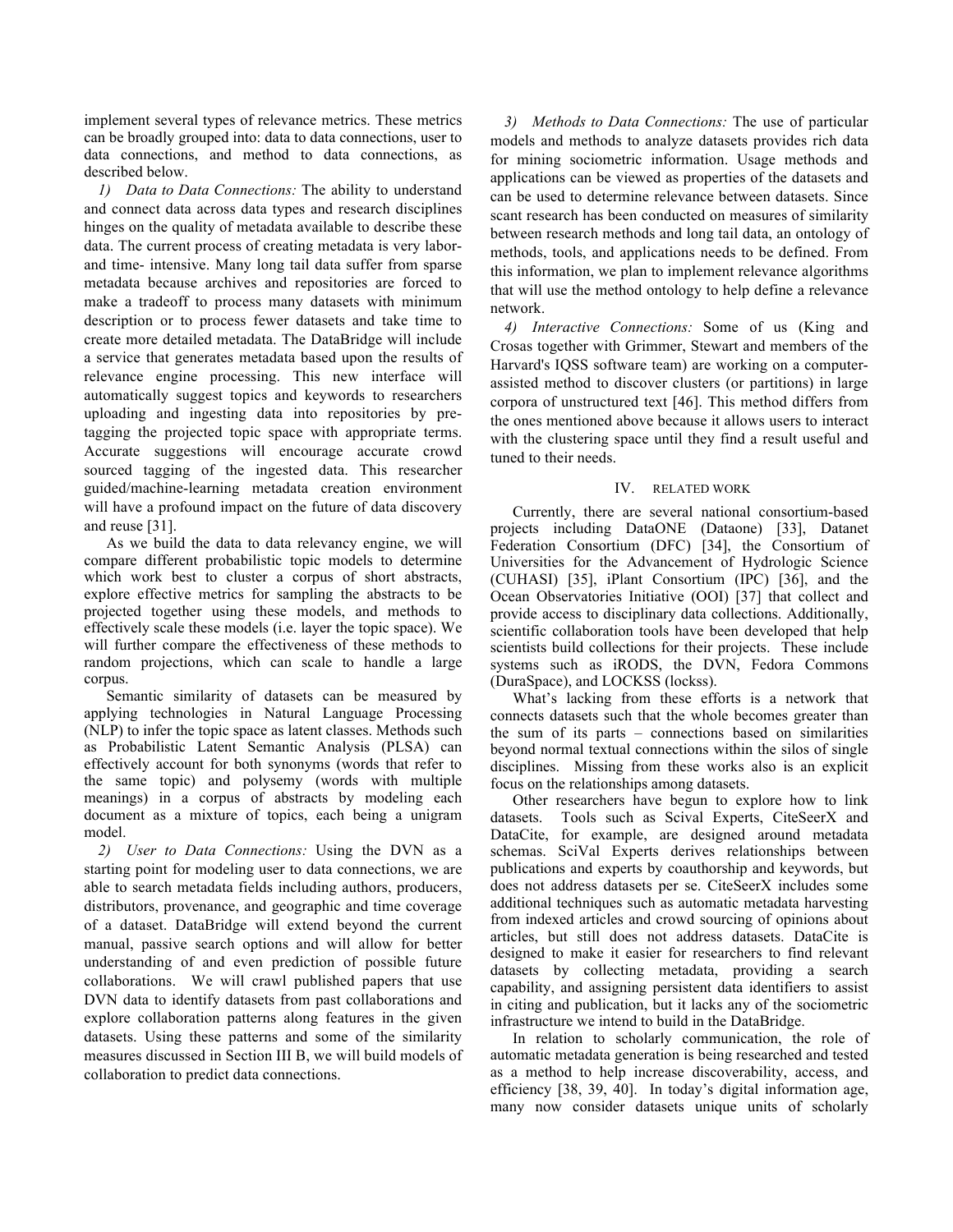communication in their own right [41, 42]. SEAD [43] is also concerned with sustainability of datasets in the long tail of science and proposes to provide a data repository for scientists to manage, share, and link their data with others. However, the linking is done manually by users and not through automatic analysis as proposed here. The Linked Data project [44] links data through the use of a data description language, but the description is not generated by analysis as we propose. Google Scholar allows the user to search a wide variety of sources, including books and some web sites, but has neither a sociometric component nor a focus on datasets. Google does focus on the sociometry of datasets, but these datasets are limited to what are presented on HTTP servers that can be crawled and are normally unstructured text or images. Another related project is the CASRAI program [45], which is focused on developing common metadata standards to allow for linking research information to facilitate data exchange, collaboration, and interaction with funding agencies.

### V. CONCLUSION

This paper outlines the background and vision behind DataBridge – an e-Science collaboration system that enables researchers to discover relevant datasets in the long tail of science data by applying SNA algorithms and multiple dimensions of relevancy between datasets. Work is underway in developing this framework and implementing and evaluating the DataBridge system.

#### ACKNOWLEDGMENT

The efforts described in this paper are funded by the NSF Office of Cyberinfrastructure OCI-1247652, OCI-1247602, OCI-1247663 grant, "BIGDATA: Mid-Scale: ESCE: DCM: Collaborative Research: DataBridge - A Sociometric System for Long tail Science Data Collections", (2012-2015).

#### **REFERENCES**

- [1] P. Holdren. "Memorandum For The Heads Of Executive Departments And Agencies. SUBJECT: Increasing Access to the Results of Federally Funded Scientific Research," Feb. 2013, http://www.whitehouse.gov/sites/default/files/microsites/ostp/ostp\_pu blic\_access\_memo\_2013.pdf
- [2] C. Palmer, M. Cragin, P. Heidorn, and L. Smith, "Data curation for the long tail of science: The case of environmental sciences." Paper presented at the Third International Digital Curation Conference, Washington, DC., Dec. 2007.
- [3] C. Palmer and C. Faloutsos, "Electricity based external similarity of categorical attributes," in: Proceedings of PAKDD, 2003, pp. 486- 500.
- [4] Databridge, http://www.databridge.web.unc.edu
- [5] A. Rajasekar, H. Kum, M. Crosas, J. Crabtree, S. Sankaran, H. Lander, T. Carsey, G. King, and J. Zhan. "The DataBridge," Science Journal. ASE in press 2013.
- [6] M. Crosas, "The Dataverse Network®: An Open-Source Application for Sharing, Discovering and Preserving Data," D-Lib Magazine, Volume 17 Number 1/2, 2007.
- [7] M. Crosas, "A Data Sharing Story," 2012, J eScience Librarianship 1(3): Article 7, 2012.
- [8] DVN, The Dataverse Network, http://thedata.org
- [9] G. King, "An Introduction to the Dataverse Network as an Infrastructure for Data Sharing, Sociological Methods & Research," vol 36(2), 2007, pp. 173-199.
- [10] iRODS, integrated Rule Oriented Data System, http://www.irods.org
- [11] R. Moore, and A. Rajasekar, "Rule-Based Distributed Data Management Grid," 2007 IEEE/ACM International Conference on Grid Computing.
- [12] R. Moore, A. Rajasekar, A., and A. de Torcy, A.. "Policy-based Digital Library Management," International Conference on Digital Libraries, Delhi, India, Feb. 2009.
- [13] A. Rajasekar, M. Wan, R. Moore, and W. Schroeder, "A Prototype Rule-based Distributed Data Management System," HPDC workshop on Next Generation Distributed Data Management, Paris, France, 2006.
- [14] A. Rajasekar, R. Moore, R., M. Wan, W. Schroeder, and A. Hasan, "Applying Rules As Policies for Large-Scale Data Sharing," 1st International Conference on Intelligent Systems, Modelling and Simulation, Liverpool, UK., Jan. 2010.
- [15] M. Wan, R. Moore, and A. Rajasekar, "Integration of Cloud Storage with Data Grids," The Third International Conference on the Virtual Computing Initiative, Research Triangle Park, NC, Oct. 2009.
- [16] J. Moreno, Sociometry, Experimental Method and the Science of Society. An Approach to a New Political Orientation, Beacon House, Beacon, New York, 1951.
- [17] R. Gross, and A. Acquisti, "Information revelation and privacy in online social networks," In Pre-proceedings version. ACM Workshop on Privacy in the Electronic Society (WPES), 2005.
- [18] F. Lorrain and H. White, "Structural equivalence of individuals in social networks," J. Math. Sociol. Vol. 1 1971, pp. 49-80.
- [19] S. Wasserman and K. Faust, Social Network Analysis, Cambridge University Press, Cambridge, UK, 1994.
- [20] R. Burt, "Positions in networks," Soc. Forces vol 55, 1976 pp. 93-122.
- [21] P. Elias, A. Feinstein, and C.E. Shannon, "Note on maximum flow through a network," IRE Trans. Inf. Theory IT- 2, 1956, pp. 117-119.
- [22] E. Estrada and N. Hatano, "Communicability in complex networks," Phys. Rev. E vol. 77 (3), 2008, pp. 036-111.
- [23] E. Estrada and N. Hatano, "Communicability graph and community structures in complex networks," Appl. Math. Comput. Vol. 214, 2009, pp. 500-511.
- [24] F. Fouss, A. Pirotte, J. Renders, and M. Saerens, "Random-Walk Computation of Similarities between Nodes of a Graph with Application to Collaborative Recommendation," Knowledge and IEEE Transactions on Data Engineering, , vol.19, no.3, Mar. 2007, pp.355-369.
- [25] M. Saerens, F. Fouss, L. Yen, and P. Dupont, "The principal component analysis of a graph and its relationships to spectral clustering," in: Proc. Eur. Conf. on Machine Learning, 2004, citeseer.ist.psu.edu/saerens04principal.html.
- [26] L. Yen, F. Fouss, C. Decaestecker, P. Francq, and M. Saerens, "Graph nodes clustering with the sigmoid commute-time kernel: A comparative study," Data Knowl. Eng. Vol. 68 (3), 2009, pp. 338- 361.
- [27] L. Yen, F. Fouss, C. Decaestecker, P. Francq, and M. Saerens, "Graph nodes clustering based on the commute-time kernel," in: PAKDD, pp. 1037-1045.
- [28] A. Chandra, P. Raghavan, W.L. Ruzzo, and R. Smolensky, "The electrical resistance of a graph captures its commute and cover times," in: STOC '89: Proceedings of the twenty-first annual ACM symposium on Theory of computing, ACM, New York, NY, USA, 1989, pp. 574-586.
- [29] Klein, D. and Randic, M. (1983). Resistance distance, J. Math. Chem. 12 pp. 81-95.
- [30] S. White and P. Smyth, "Algorithms for estimating relative importance in networks," in: KDD '03: Proceedings of the Ninth